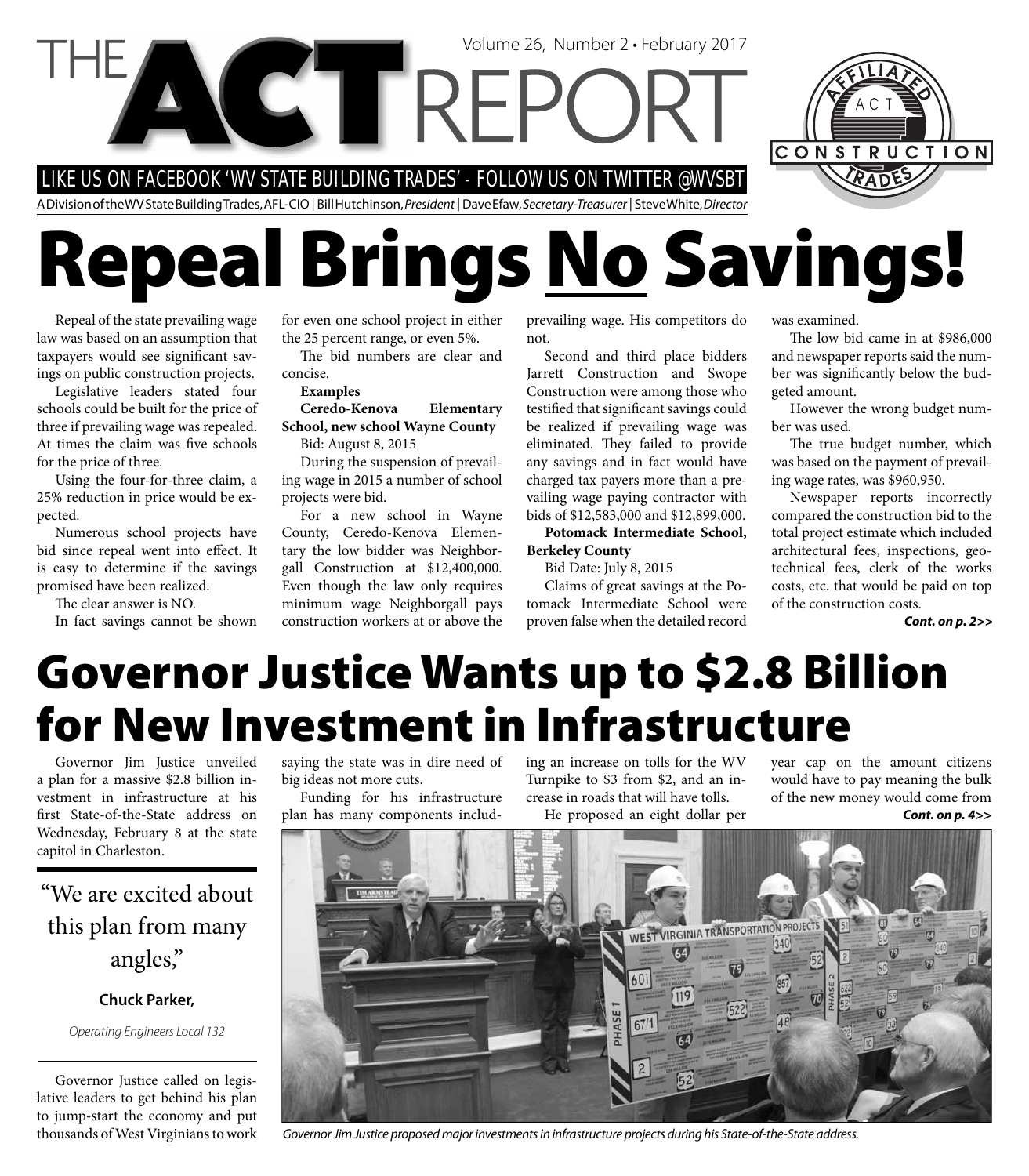## **Beech Ridge Wind Project Phase Two Nears**

Plans are underway for the second phase of the Beech Ridge Energy project in Greenbrier County.

Project developers Invenergy based in Chicago are looking to add 20 to 22 new turbines to the 67 already in put in place in 2010.

The new GE turbines will have the ability to generate up to 50 megawatts of electricity. The location of the turbines are all on property owned by the Weyehauser Corporation in Greenbrier County and will tie into the existing transmission line put in place during phase one of the project.

Invenergy has hired Bolt Construction for the project and a project labor agreement with the Charleston Building and Construction Trades Council is in the works. Invenergy has already committed the project will employ local skilled, drug-free union workers, similar to the first phase.

The project had to overcome some major permitting hurdles primarily to accommodate Federal Judges order to protect an endangered bat. The second phase had included 33 locations but that number was reduced to accommodate permit issues.

During the years the project has been delayed, technology has advanced to allow for larger turbines, longer blades and a shorter base. These minor changes have been presented to the state Public Service Commission for approval.

Some small work was recently done at the site, primarily to preserve federal tax credits.

Substantial work is not expected until the company finalizes their power sales deal and gets financing.

Foundations should be installed this Fall, completion is set for the Fall of 2018.

"We are looking forward to get-

### *No Savings*

#### *Continued from Page 1*

The fact is the bid was more than \$25,000 higher that the estimate based on prevailing wage, and the wages and benefits paid on the project were significantly lower.

#### **Suncrest Elementary School, Monongalia County**

Bid Date: July 7, 2015

Low bidder City Construction used a mix of workers who were paid a prevailing wage with those who did not.

Their bid was 2.5 percent lower than the next bidder for what looks like a savings.

However serious problem with the project may end up costing taxpayers much more.

Two contractors were brought in to build concrete walls.

One was from Wisconsin the other from Virginia. Engineering reports obtained by use of the Freedom of Information Act show significant quality problems existed during construction.

The concrete walls were leaning at an angle, not straight up-and-down. A solution was worked out to correct the problem but questions remain about overall quality.

### **Cabell County**

Bid Date: June 14, 2016

With full repeal in place in May of 2016 one of the first school projects bid was the Southside Elementary project in Cabell County.

A long standing member of the Huntington business community E.P. Leach and Sons was underbid by just \$31,600 on a \$1.1 million project.

Leach hires local skilled construction workers, has paid taxes in the local community for generations and participates in apprenticeship training programs that benefit local youth and veterans.

The company who was low bidder, Swope Construction, is building a school in the nearby County of Wayne where workers from Honduras and Mexico were found.

A 25 percent savings would be \$282,900. Where did the \$251,300 go?

ting started on this project," said Charleston Building Trades Business Manager Paul Breedlove. "Our members really need the work and enjoy working on these type of jobs."

Those interested in commenting in support of the project can send a

letter to:

WV Public Service Commission 201 Brooks Street PO Box 812 Charleston, WV 25323 Please reference case number:  $17-0026$ - E-CS- PW



A battery storage site was added to the Beech Ridge project last year that allows precise timing for power supplied into the grid. Phase Two will add 20 - 22 new turbines to the 67 already in operation.

**Andrew Heights Elementary School, Kanawha County, additions and renovation**

Bid Date: September 20, 2016 **#1 Flint Construction** 

**\$3,614,870**

**#2 MCS** 

**\$3,715,000 #3 Neighborgall Const.** 

**\$3,722,000**

#4 Persinger & Associates \$3,739,901

#5 Swope Construction

\$3,876,000

#6 Wolf Creek

\$4,032,496 #7 Lombardi Development

\$4,207,900

Low bidders  $1 - 3$  pay wages and benefits by contract at or above the former prevailing wage requirements. Bidders  $4 - 7$  have no wage requirements other than minimum wage.

The low wage contractors failed to provide any savings and in fact would have cost taxpayers at least 3.5 percent more.

#### **Brookhaven Elementary School, Monongalia County**

Bid Date: October 17, 2016 Even though prevailing wage was not required on the Brookhaven Elementary project in Monongalia County the cost estimates were based on recent projects with prevailing wage.

The projected budget, expecting prevailing wage, was \$7.6 million.

The low bid was  $$8.6$  million – almost \$1 million over the project estimate, even though the wages some workers receive will be paid much lower than the prevailing wage.

While some subcontractors are paying wages and benefits at or above the prevailing wage others pay much less without benefits.

The fact is the total price was not 25 percent lower – it was higher.

There are many reasons for bid prices to differ. Scheduling, existing workload, familiarity with construction materials, past projects in the region, subcontractor pricing, profit margin, etc.

Simply put, the focus on tax payers saving through construction worker wage cuts, and the assumption low wages can easily be substituted for fair wages, are false.

For more information check out the web site www.wvbrokenpromise. com.

**Southside Elementary addition,**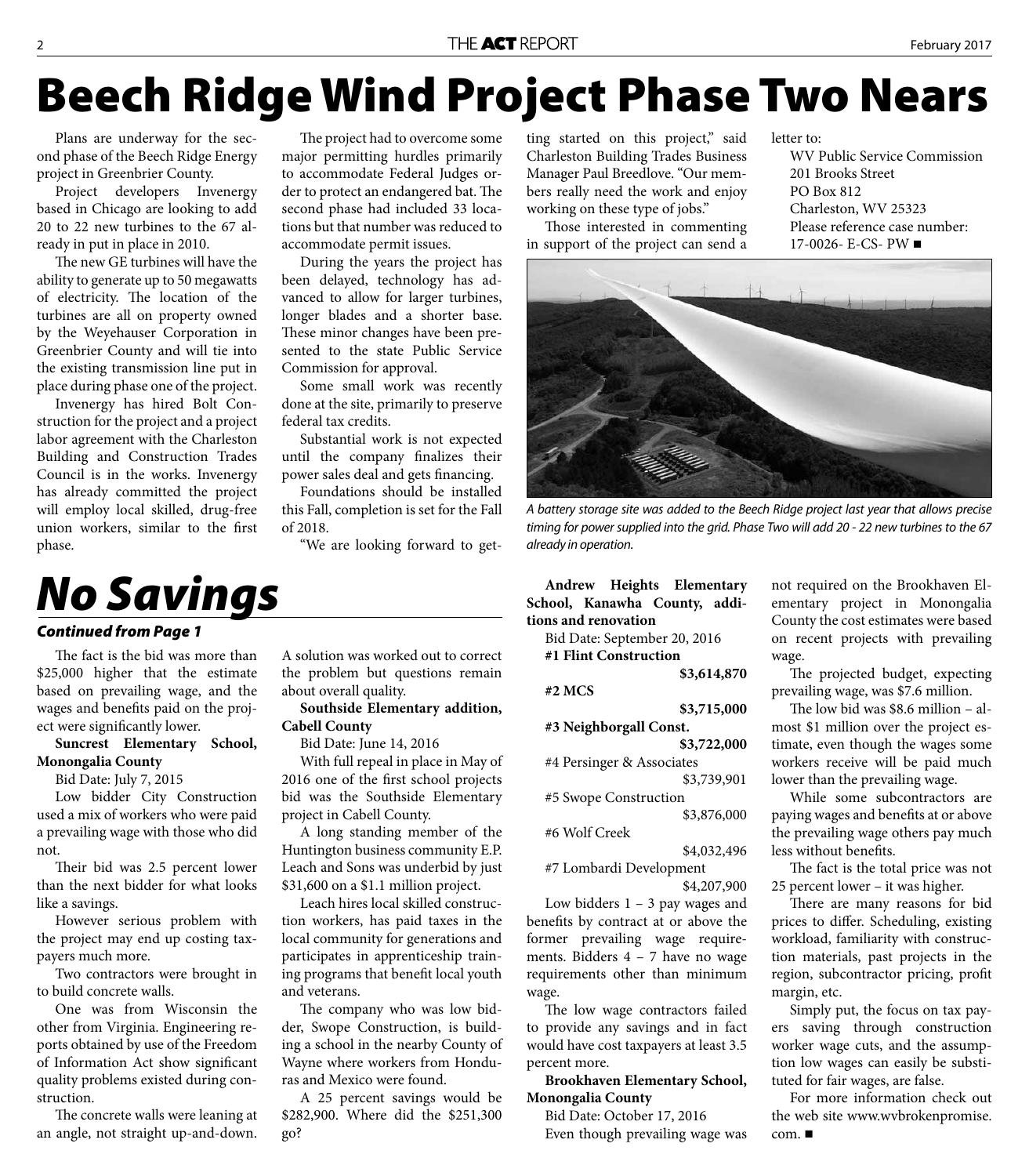### **Trades Push Restoring PW, Infrastructure Investement and Apprenticeship Focus** *Another Attack on Workers Expected*

Members of the Building Trades will urge legislators to restore the state prevailing wage law, improve the WV Jobs Act and local hiring, recognize the value of apprenticeship programs and fund infrastructure

"We are working ev-

ery day to show legis-

lators how important

prevailing wage was to

devastating repeal has

been,"

**Dave Efaw,** 

WV State Building Trades

projects to get the state economy moving.

While the session will have many challenges, with more attacks on Labor anticipated, leaders are not sitting back our economy and how without a plan.

"We are working every day to show legislators how important prevailing wage was to our economy and how devastating repeal

has been," said Dave Efaw, Secretary-Treasurer of the WV State Building Trades.

A complete list of school projects bid without prevailing wage show that no savings have resulted.

However the repeal has been

linked to wage cuts, job loss and poor quality construction.

As more construction jobs created with tax dollars have been going to workers from outside the region, and outside the country, the Trades are backing a pro-

> posal to tighten the WV Jobs Act.

The Jobs Act requires 75 percent of workers on tax funded projects come from the local area.

A bill to improve the definition of "local" and to add penalties for contractors who violate the law are in the works.

A bill to require independent

welding inspections on public projects, similar to efforts in Kentucky and Ohio is also in the works. The effort is focused on structural welds and aims to ensure public projects are built to national welding standards.

A bill to create a statewide focus on apprenticeship is also in the works. The bill aims to pull together various state agencies from Work-Force, Education, Veterans, and others with apprenticeship experts to improve communication and find ways to work together.

Unfortunately Trades members will also be playing defense against legislation aimed at hurting union members and their ability to make a decent living.

Long standing wage protections are under attack such as a wage bond requirement for companies that have less than five years' experience. The bond protects workers who might not get paid in the construction and mining industry. ■



Phil Diserio (D-Brooke) (left) and Scott Brewer (D-Mason) review the infrastructure plan proposed by Governor Jim Justice. Both delegates are also members of the Building Trades – Diserio from the IBEW and Brewer the Carpenters.

### **Wage Cuts, Loss of Jobs Result from Repeal**

Negative effects from repeal of the state prevailing wage law are already being felt in the form of wage and benefit cuts and job losses.

Construction workers across the state are seeing cuts in the range of \$3.39 to as much as \$14.61 per hour for skilled craft work.

Potomack Intermediate School in Berkeley County was one of the first jobs to impose the cuts.

That project was bid during the four month suspension of prevailing wage in 2015.

Some workers there had wage cuts of more than \$16 dollars per hour, to almost the minimum wage level.

Similarly workers in Monongalia County were faced with up to \$14.61 per hour wage cuts during a similar time period building the Suncrest Elementary School project.

Workers on both of these projects also saw deep cuts in, or the elimination of, healthcare and retirement benefits.

Apprenticeship funding was also drastically cut.

Not all workers saw cuts. Those who are protected with a collective bargaining agreement still earned fair wages and benefits.

On top of the wage cuts are job losses.

Workers from Mexico, Honduras, Florida, North Carolina, Illinois, and Wisconsin have come to take tax funded jobs that qualified local workers need.

Most well-known are workers at the Crum School in Wayne County who stated they were from Honduras and Mexico.

But the trend of imported labor is continuing.

"We have heard there is a crew of Somalians working on a school project but are having a hard time documenting it because payrolls are not being submitted," said Steve White, ACT Director.

White explains some contractors and government agencies are refusing to collect or submit payroll information without the prevailing wage requirements in place.

"Cabell County Schools rejected a request for payrolls on the Southside Elementary project saying the contractor, Swope Construction, refused to provide them," said White.

Swope Construction is currently building a school in Wayne County where workers said they were from Honduras and Mexico.

For more information check out the web site www.wvbrokenpromise. com.